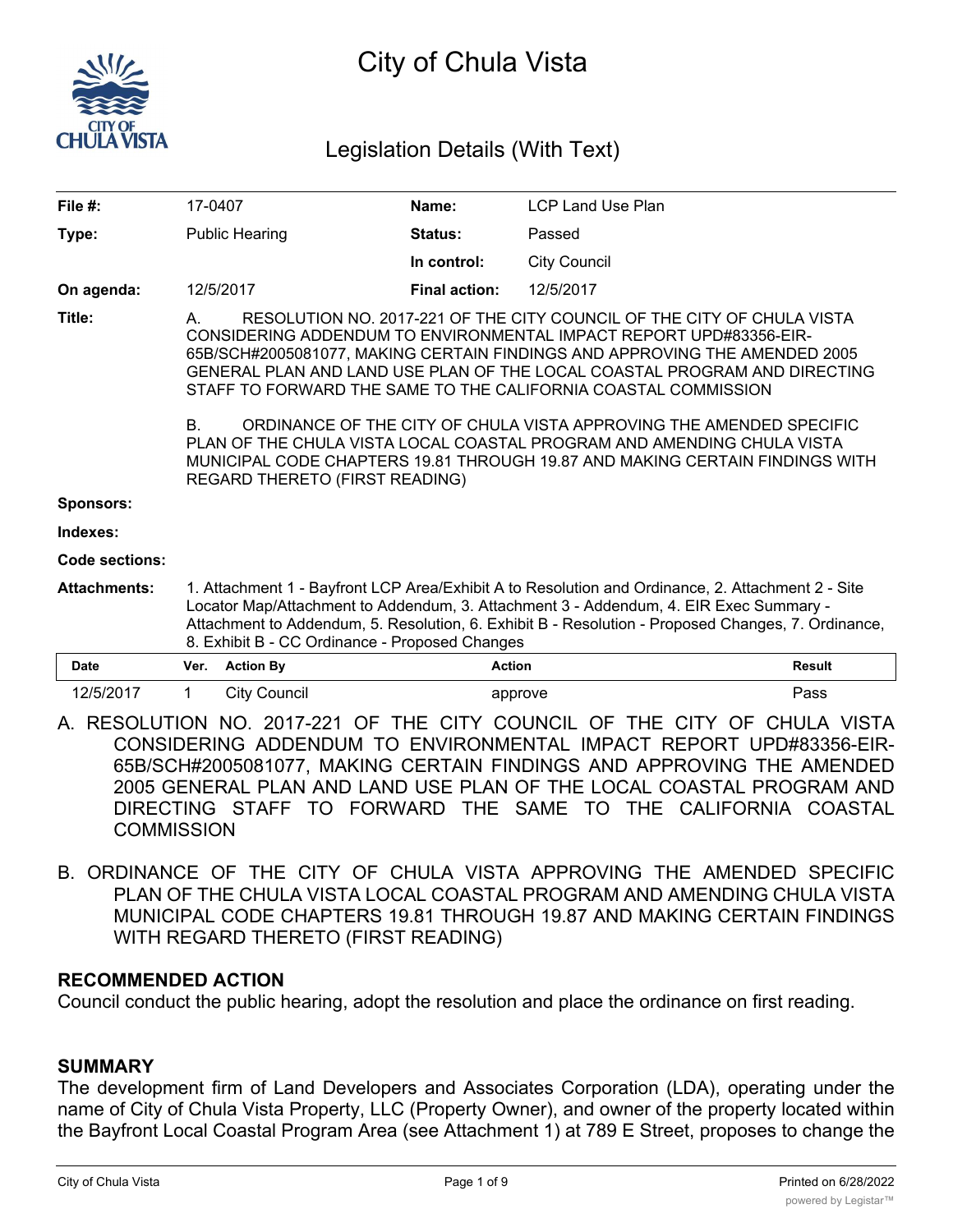land use and zoning designation for that property from the current designation of Professional Office to Commercial Visitor.

The subject property is located in the Sweetwater District of the Chula Vista Bayfront Local Coastal Program (see Attachment 2 - Locator Map). The property consists of two legal lots comprising approximately 4.81 acres and is located on Bay Boulevard north of E Street, between the SDG&E right-of-way and the Interstate 5 freeway (Site). The Site is designated and labeled in the Local Coastal Program documents as Parcel 1a.

The proposed Amendment would ultimately allow the construction of hotels instead of offices. The proposed change in use requires minor changes to the City's General Plan and the Local Coastal Program (LCP) Land Use Plan and Specific Plan, as described in this report. The proposed Amendment requires a recommendation from the Planning Commission and approval by the City Council. The Planning Commission, at its meeting of October 25, 2017, recommended that the City Council approve the proposed Amendment. If the City Council decides to approve the proposed Amendment, the City Council's action to amend the LCP would be forwarded to the California Coastal Commission for Certification. Final approval by the City would be contingent upon approval by the California Coastal Commission.

#### **ENVIRONMENTAL REVIEW**

#### **Environmental Notice**

The proposed Amendment was adequately covered in the previously adopted/certified Final Environmental Impact Report UPD#83356-EIR-65B/SCH#2005081077 for the Bayfront Master Plan. An Addendum to the FEIR has been prepared.

#### **Environmental Determination**

The Director of Development Services has reviewed the proposed Amendment for compliance with the California Environmental Quality Act (CEQA) and has determined that the Amendment was covered in previously adopted/certified Environmental Impact Report UPD#83356-EIR-65B/SCH#2005081077 (the "FEIR"). The Director of Development Services has determined that only minor technical changes or additions to the FEIR are necessary and that none of the conditions described in Section 15162 of the State CEQA Guidelines calling for the preparation of a subsequent document have occurred; therefore, the Development Services Director has prepared an Addendum to the FEIR (see Attachment 3).

#### **BOARD/COMMISSION RECOMMENDATION**

The Planning Commission considered the proposed Amendment at its public hearing of October 25, 2017 and approved a resolution recommending that the City Council consider the Addendum to Environmental Impact Report UPD#83356-EIR-65B/SCH#2005081077, and approve the proposed amendments to the Chula Vista 2005 General Plan, Local Coastal Program Land Use Plan and Specific Plan, and Chula Vista Municipal Code Chapters 19.81 thru 19.87, as presented in the Resolution and Ordinance attached hereto.

#### **DISCUSSION**

The Site currently has a General Plan land use designation of Professional & Office and a Local Coastal Program (Land Use Plan and Specific Plan) land use and zoning designation of Commercial - Professional and Administrative (CP). The proposed Amendment would change the General Plan and Bayfront Local Coastal Program designation/zoning to Commercial - Visitor Limited (C-VL). The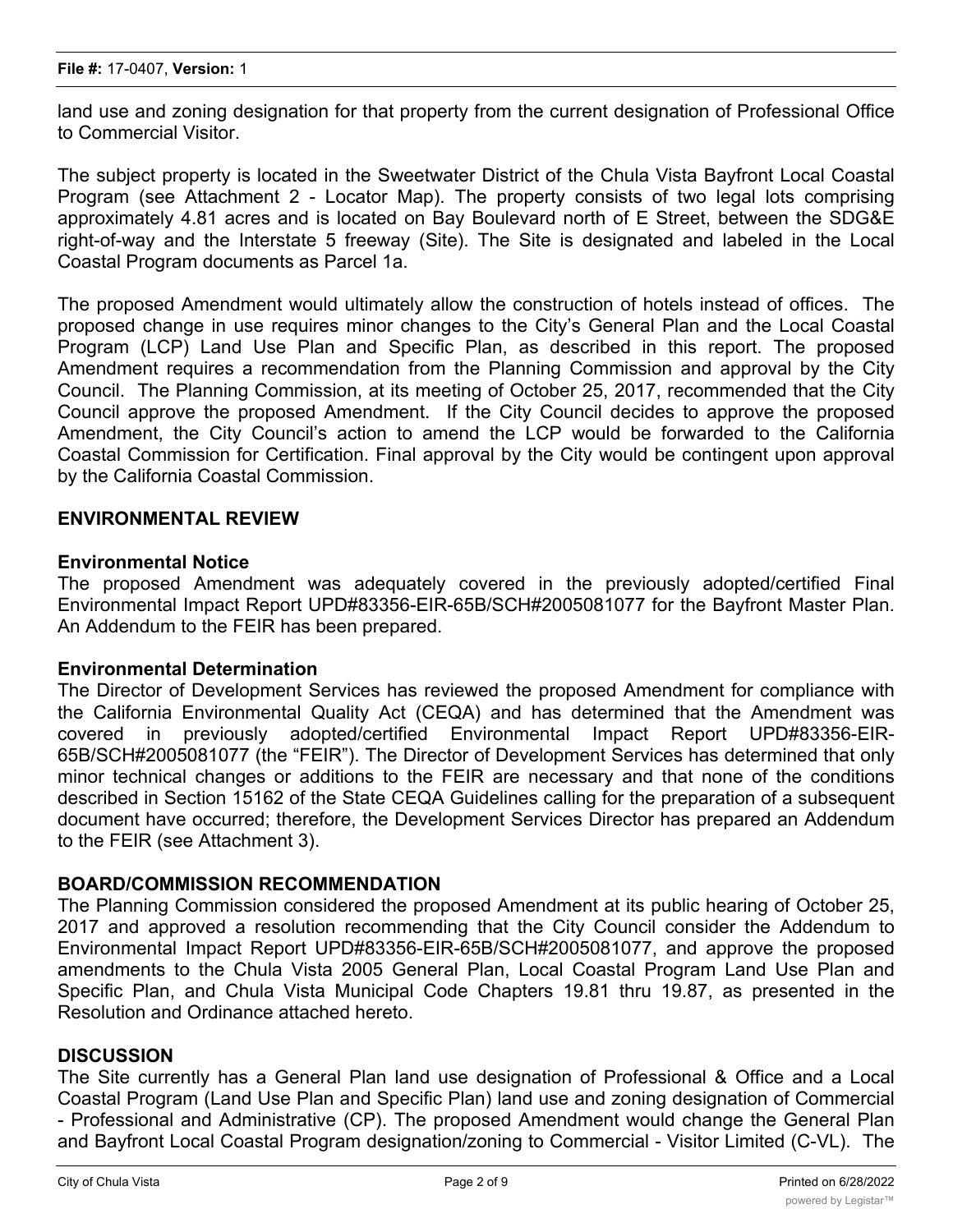Amendment, however, would be unique and customized to this Site in that it would only allow hotels along with the typical uses that are ancillary to hotels such as limited retail and restaurant. All other land use regulations for the Site such as height, setbacks, parking, and floor area ratio, would remain unchanged. The Amendment that is the subject of this report and resolutions does not involve approvals of any building or site design drawings. Actual building and site plan approvals would be subject to separate future application/approval and Project specific environmental review pursuant to CEQA.

Proposed Areas of Revision:

The attached City Council Resolution and Ordinance contain a list of pages (Exhibit B) with the proposed changes. Below is a list of those changes to the 2005 General Plan and the Local Coastal Program.

1. Chula Vista 2005 General Plan

Page(s) LUT-45 General Plan Land Use Diagram LUT-59 Table 5-6 General Plan Land Use Distribution (2030) LUT-60 Table 5-7 General Plan Land Use in 2030

Nature of Proposed Revision:

The proposed change relates to the land uses contained in the diagram on the above referenced page. The change, should the amendment be approved, would involve switching designator color to red indicating a Commercial Visitor use zone.

Proposed amendments to Tables 5-6 and 5-7 would reallocate the approximately 5 acres from the Commercial Office designation to Commercial Visitor where applicable.

2. Chula Vista Bayfront Local Coastal Program: Land Use Plan (adopted 09/2012; amended 07/2015 & 08/2015)

Pages: III-3; III-5; III-12 & III-13.

Nature of Proposed Revision:

Page III-3 - Change color of designator to indicate Commercial Visitor land use.

Page III-5 - Remove "C-P" reference and replace with "C-VL"; Remove office reference and change to hotel; and change reference to ownership.

Page III-12 - Amend Table 3-1 to reallocate acreage distribution related to proposed land use change.

Page III-13 - Remove reference to parcel 1a and related office zone. Add "Commercial- Visitor Limited (C-VL)" zone language.

3. Chula Vista Bayfront Specific Plan (September 2012)

Page 19 - Add "Commercial-Visitor Limited (C-VL)" zone language.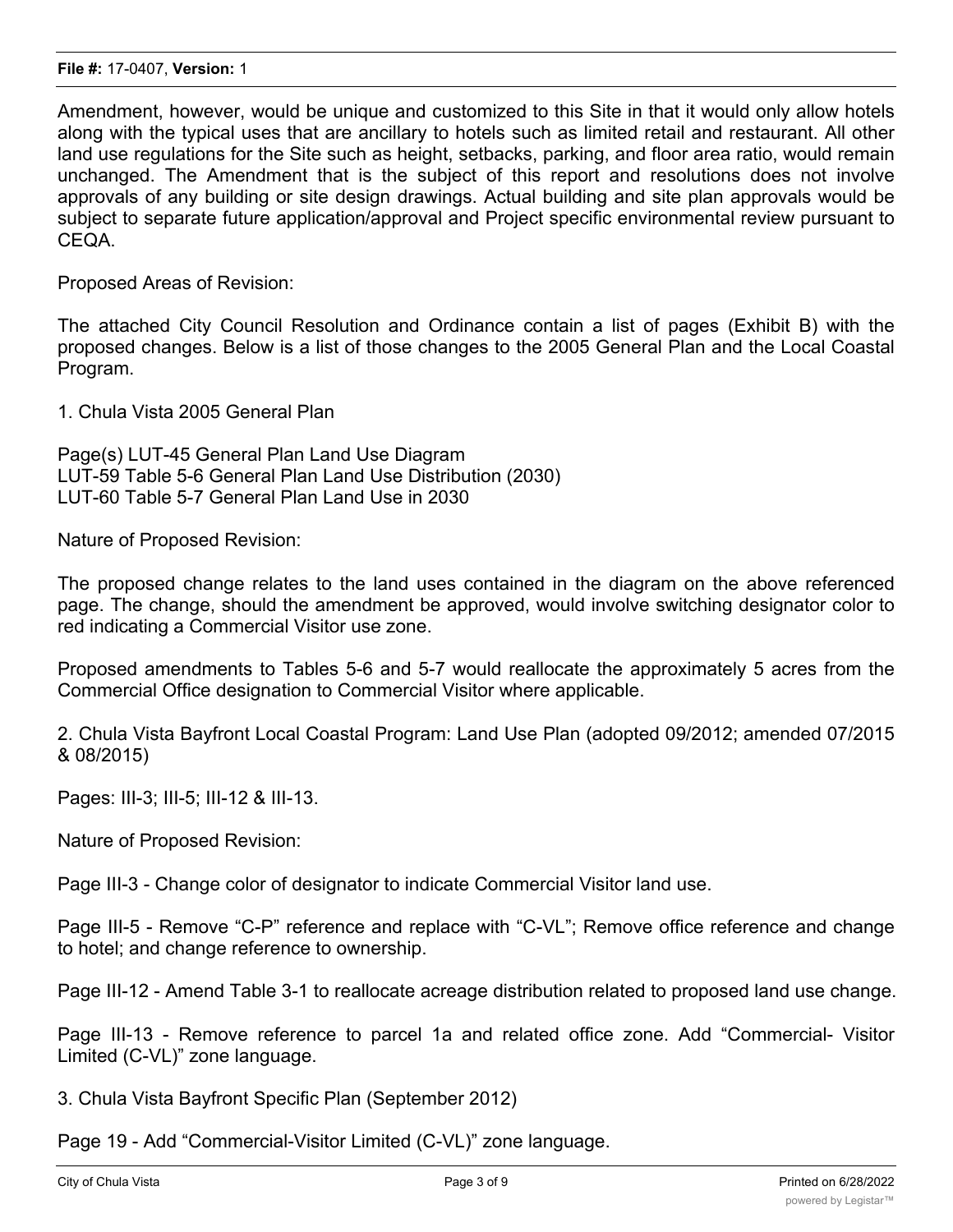#### **Analysis**

Below is an analysis of the proposed Amendment to the General Plan and Local Coastal Program, which consists of the Land Use Plan and Specific Plan.

#### General Plan Amendment

The General Plan Amendment (GPA) involves a land use designation change of approximately 4.8 acres from Professional Office to Commercial Visitor to accommodate hotel uses within the Bayfront Planning Area.

The GPA proposes minor changes to the Land Use and Transportation Element of the General Plan consisting of:

- Land use acreage adjustments; and
- Revisions to tables, maps, and graphics.

#### *Bayfront Area Plan and Sweetwater Subarea*

The subject property is within the Sweetwater District, north of the Harbor and Otay Districts within the Bayfront Planning Area. Each of the subareas includes the Vision and applicable Objectives and Policies, along with development parameters, similar to the format and content of other Planning Areas in the General Plan. Each of the three Subareas contains unique opportunities and their own envisioned character. There are Objectives for each of the Subareas that reflect the unique vision for the respective subarea. For each of the Objectives, several Policies are crafted with particular instructions that achieve the Objective. The Vision, Objectives and Policies of the Bayfront Area Plan and Sweetwater District applicable to the Project are summarized and listed below.

a. Bayfront Area Plan: The Bayfront Area Plan envisions a world-class Bayfront in the City of Chula Vista to benefit citizens and visitors to the region, and to complement existing and proposed development within the City's corporate boundaries.

- Objective 101 promotes a water-oriented focal point for the entire City with uses that are attractive to visitors and residents.
- Policy 101 stipulates the provision of a balanced mix of land uses including visitor serving commercial, cultural, civic, residential and open space conservation.
- Policy 101.3 encourages the allowance of development intensity that provides for economic generators within the capacity of planned public services and infrastructure systems.

The proposed Commercial - Visitor land use designation is consistent with the Objective and Policies above, by designating a land use that could accommodate hotel uses for visitors as well as residents to the Bayfront area and City of Chula Vista. Convenient access to the Interstate 5 Freeway, existing transit route, utilities, and water and sewer would be able to serve and accommodate mid-rise hotels within the site.

b. Sweetwater: This northerly portion is envisioned to have a mixture of employment uses, visitor-serving hotels and restaurants, and a Signature Park located in proximity to Interstate 5 that is sensitive to the surrounding natural environment. These uses integrate the existing views of the Bay and the Sweetwater Marsh Wildlife Refuge, including linkages to the Bayshore Bikeway, Chula Vista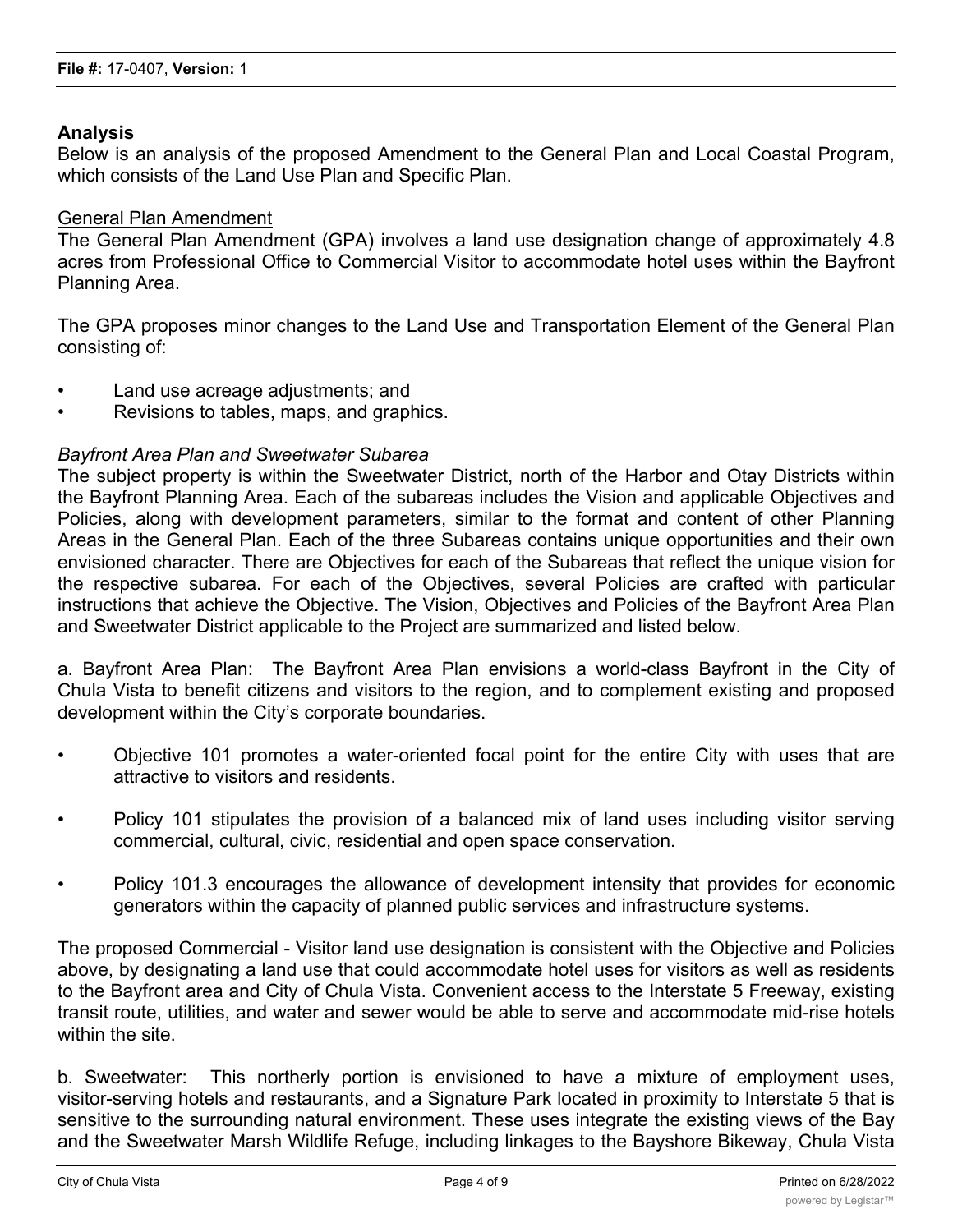Greenbelt trail system, and the Urban Core. It is intended as the lowest intensity of uses.

- Objective 107 encourages development activities that minimize impacts to surrounding environmentally sensitive lands.
- Policy 107.2 encourages lower intensity and visitor-serving development such as hotel, mixeduse commercial and office within the area.

The project site is at the most easterly portion of the Sweetwater District, adjacent to Interstate 5, and minimizes impacts to sensitive lands further to the west. The Commercial Visitor designation is consistent with and implements Policy 107.2 by accommodating hotel uses within the area.

#### *General Plan Amendment Conclusion*

The proposed GPA implements the goals and objectives envisioned for the Bayfront Planning Area and Sweetwater District. The Commercial Visitor land use designation accommodates hotels, and contributes to the development of a dynamic Bayfront for the City's residents and visitors. The project promotes development of hotels within the easterly portion of the Bayfront and protects sensitive resources.

#### LCP Land Use Plan and Specific Plan

As listed above, the proposed Amendment to the Land Use and Specific Plans is limited and intended to change the land use and zoning designation from office to hotel. As indicated above, the Amendment to the LCP consists of changes to Pages III-3; III-5; III-12; and III-13 of the Land Use Plan, which consist of changing designator colors and exchanging acronyms (C-P to C-VL) and references to the land use and zoning for Parcel 1a.

The proposed changes to the LCP documents are intended to allow the development of hotels and ancillary uses on Parcel 1a. The existing CP-O zone would be converted to Commercial - Visitor Limited (C-VL). The requested modification would restrict uses to hotel uses only (CVMC §19.84.002 (A)(2)(a)) and would not permit other uses allowed under the zone unless C-V allowed commercial and retail uses are ancillary to the main use and contained within the main structures. This would ensure that first and foremost, all ancillary uses are provided for the use, convenience and enjoyment of hotel guests.

The rationale for the restricted zoning and narrow definition of allowed uses proposed by the developer is to limit the extent of impacts generated by the development and its operation to fall below or, at a minimum be consistent with the range and level of impacts analyzed and mitigated in the original project Environmental Impact Report (EIR). Allowing a host of uses permitted under the C -V zone (restaurants, bowling alleys, etc.) would carry additional impacts and would potentially incur supplemental environmental analysis. The proposed Amendment does not have any significant impacts and is consistent with the 2005 General Plan and LCP based on the following:

- The proposed development is a hotel use permitted under the proposed C-VL zone;
- Project is not residential;
- The proposed use would be a select service hotel constructed to the building standards currently allowed under the Chula Vista Bayfront Master Plan (CVBMP) (120,000 sq. ft./44 ft. max);
- The limited C-VL zone would allow only hotel uses and would not permit other uses allowed under the C-V zone unless ancillary to the hotel use and contained within the main hotel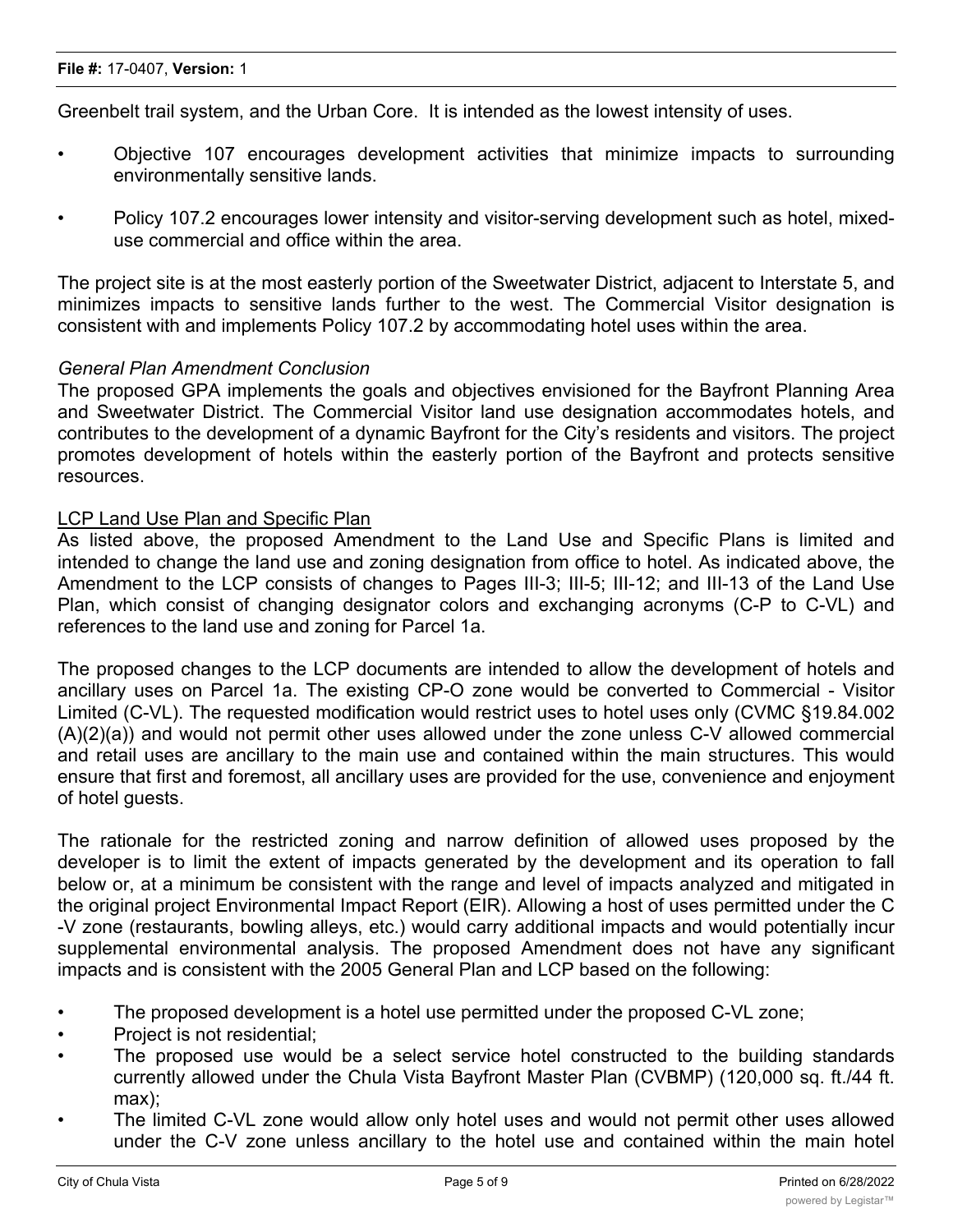structure.

#### **Consistency with the General Plan and LCP**

In preparation of this application, LDA produced a number of graphics and retained professional consultants to generate reports covering a number of potential issue areas. Traffic, fiscal impacts and water and sewer generation rates were developed and compared to levels that would exist under the current zoning. Below is a discussion of these issue areas.

#### Land Use and Zoning Compatibility

#### *Chula Vista General Plan*

The Chula Vista General Plan sets forth several objectives and goals for future development of the City and in particular the Bayfront. The proposed hotel use is consistent with the goals of the General Plan from a citywide perspective, as well as for the Bayfront Planning Area. The General Plan Amendment implements the goals and objectives envisioned for the Bayfront Planning Area and Sweetwater District. The Commercial Visitor land use designation accommodates hotels, and contributes in the development of a dynamic Bayfront for the City's residents and visitors.

#### *Local Coastal Program Land Use Plan and Specific Plan*

The proposed zoning change would be consistent with Chula Vista's LCP. Under the plan, (Table 3-1, pg. III-12) the land use distribution would still allow for 21 acres of office use and increase Commercial Visitor uses to just over 10 acres. Other goals contained in the LCP are consistent with the proposed rezone and General Plan Amendment. The freeway orientation of the site, the integration of non-motorized transportation modes and the protection of coastal sight lines are all factors inherent in the proposal and consistent with goals established by the LCP. The proposed use is consistent with the LCP, which includes hotel uses. All development standards and requirements included in the LCP for the site will remain the same and they all can be achieved. Moreover, the proposed use generates fewer environmental impacts than the allowed professional office use, as further explained below. The Bayfront Specific Plan is intended to implement applicable land use policy documents through a series of specific design related regulations. The current request by LDA is to rezone Parcel 1a through amendments to the Chula Vista General Plan and LCP. The Specific Plan requires development related standards that are not directly applicable to a use-related rezone application.

#### *Chula Vista Bayfront Master Plan*

Aside from the change in use, the LDA proposal adheres to all requirements contained in the CVBMP. The developer will be encouraged to fully integrate the subject site with other public uses in the Sweetwater District and work to design and construct an appropriate gateway for the E Street entrance to the Bayfront. The GPA implements the goals and objectives envisioned for the Bayfront.

The LDA proposal, if approved, has the ability to encourage development in the northern portion of the Bayfront. The proposal would also fund infrastructure improvements. The provision of lower cost hotel accommodations is consistent with the goals of the Coastal Act.

#### **Environment**

The Chula Vista General Plan identifies hotel development as a low intensity use and recommends visitor related uses as a goal in the northwest sector of Chula Vista. In addition to the building size and height, LDA is required to comply with all CVBMP requirements with respect to energy efficiency, landscaping, protection zones, building materials and operations, etc. The LDA proposal will comply with the required 100 ft. ecological preserve buffer at the northern property line. In addition,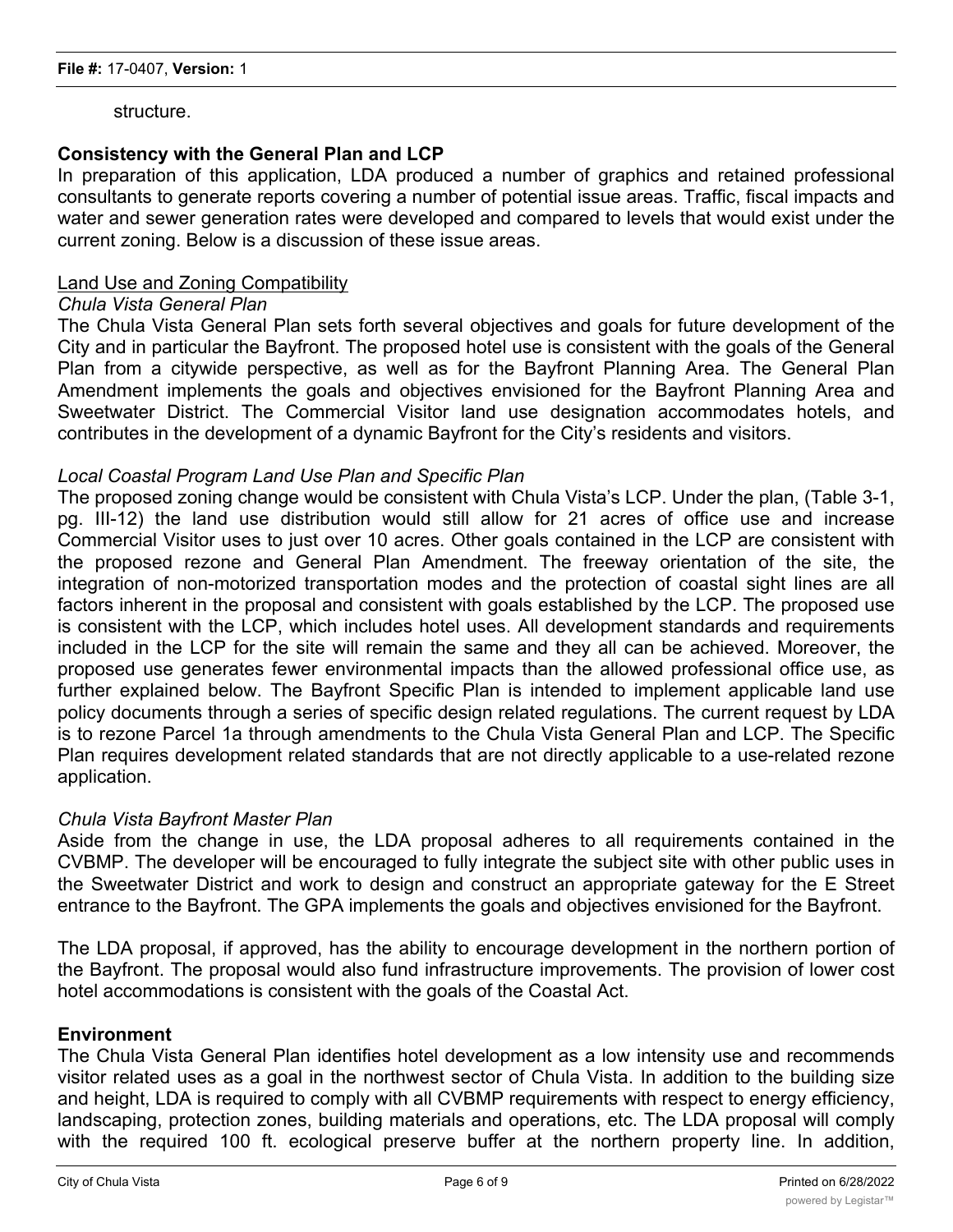construction, materials and operations will adhere to the requirements contained in the CVBMP Settlement Agreement approved in May, 2010.

#### **Traffic**

A traffic study dated October 26, 2015 was prepared by a registered traffic engineer (Federhart) to assess the impact on traffic generation for the Site as a result of the Project. All figures used in this analysis were derived from the 2010 CVBMP FEIR, Appendix 4.2.1 and SANDAG'S "Guide of Vehicular Traffic Generation Rates for the San Diego Region, 2002". For the purposes of this analysis, a business class, select service hotel development was considered based on the subject parcel size, maximum room count and the limitation of amenities, such as pools, personal services and onsite restaurants. It was also determined that comparison building programs would be equal and based upon the CVBMP approved development envelope (140,000 sq. ft./44 ft. ht.).

The Traffic analysis identified significant traffic related benefits along the E Street corridor from the proposed change in use over the existing office designation for the 1a parcel. In particular, peak hour traffic impacts are reduced an average of 45% in the morning hours and 47% during evening periods. Overall, traffic generation for the proposed hotel use is 27% lower than the allowed office use. No significant traffic impacts beyond those identified in the CVBMP FEIR would result from this Project.

#### **Utilities**

A Sewer and Water Demand report, dated December 21, 2015, was prepared by Dexter Wilson Engineering to determine the level of change in forecast wastewater generation and potable water demand as a result of the proposed GPA and rezoning. The analysis considered the current projections for the utilities as stated in the 2010 CVBMP FEIR for a commercial office development. That projection data was compared to estimates for a proposed hotel contained in the same environmental document. The comparison assumed that both developments would observe existing buildout scenarios allowed in the CVBMP (120,000 s.f./44 ft.).

#### *Wastewater*

Based on the analysis prepared by the consultant, the hotel use would result in a net reduction of 2,600 Gallons Per Day (GPD) when compared to the office use. As a result of the proposed land use change, Parcel 1a will have a net benefit by reducing total wastewater flows and account for only 2.2% of the total projected flows for the entire Sweetwater District as projected in the 2008 Sewer Technical Study.

#### *Water*

The consultant analyzed projected demand for potable water for the proposed land use changes and compared that demand to the projected impacts for an office use contained in the CVBMP FEIR. Based on the review, the change in use will add approximately 9,250 GPD. This increase is considered to be negligible and will not result in the need for additional facilities beyond those identified in the CVBMP FEIR. The consultant analyzed the capacity of existing underground facilities (sewer/water) and those planned to adequately serve the Sweetwater District, which includes the subject site. Based on that analysis, no changes to the planned infrastructure is required or recommended. The increase is considered less than significant and there are no impacts beyond those identified in the CVBMP FEIR.

#### **Public Noticing**

Processing of the proposed LCP Amendment went through two levels of public review. California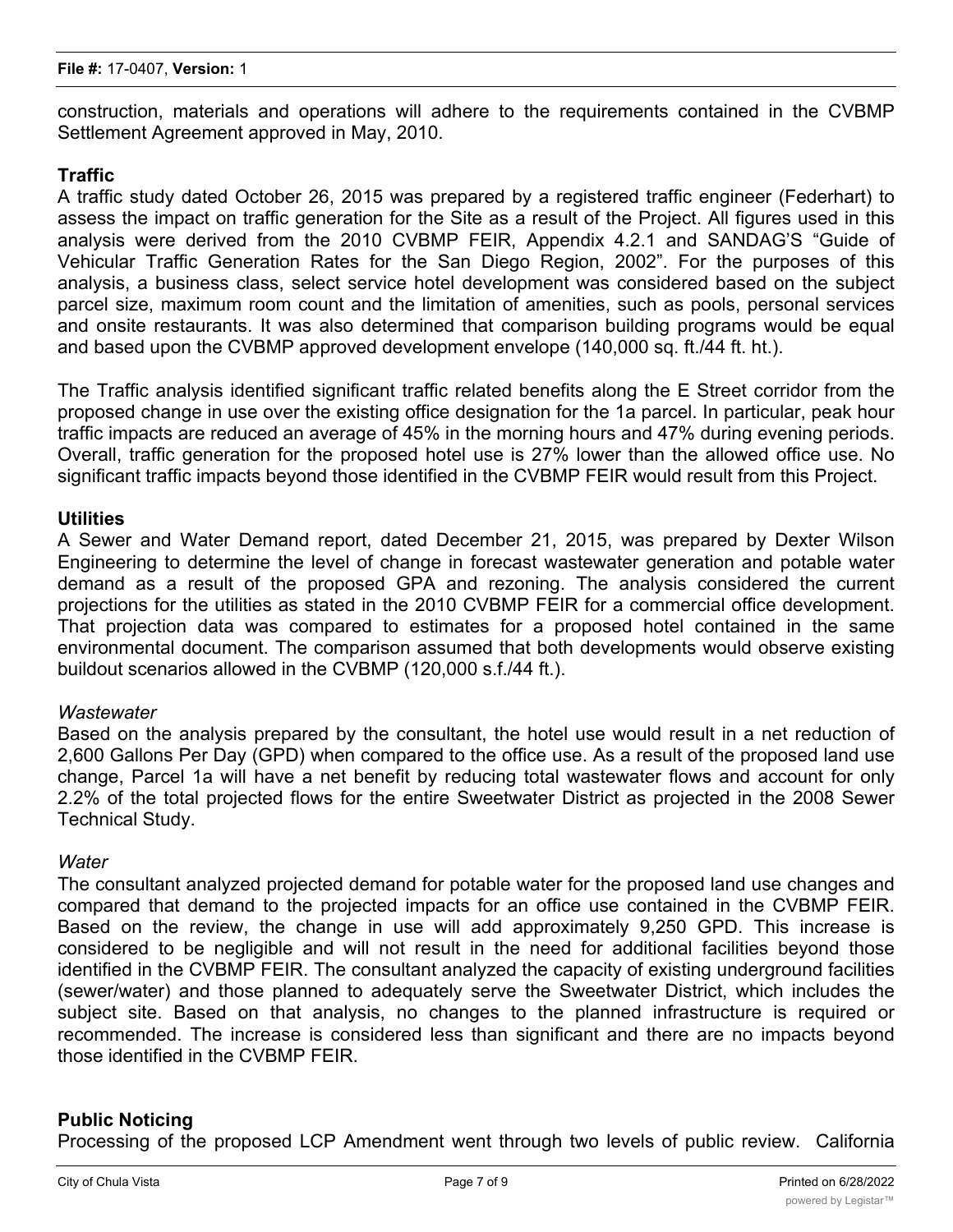Public Resources Code requires that amendments to LCP's be set for public review for a period of 45 days prior to their presentation to policy-makers for consideration. Staff set the proposed LCP Amendment for public review from August 7, 2017 through September 21, 2017. The documents were deposited for public consultation at the City of Chula Vista Development Services Public Counter and the Chula Vista Public Library Civic Center branch, and an electronic copy of the documents was also available on the City's web site and the link was included in the written notice. A written public notice was mailed to all property owners within the LCP Area, as well as to a list of public agencies.

As part of the Planning Commission public hearing on the General Plan and LCP Amendment, a new notice of public hearing was sent to and published in the Star News on October 13, 2017. A copy of the notice was also mailed to all property owners within the LCP Area. A copy of the proposed Amendment documents remained in the Public Services Counter, library branch and City's website for public consultation until the day of the Planning Commission hearing.

And finally, as part of the City Council public hearing on the Amendment, a new notice of public hearing was sent to and published in the Star News on November 24, 2017. A copy of the notice was also mailed to all property owners within the LCP Area. A copy of the LCPA documents remained in the library branches and City's website for public consultation until the day of the City Council hearing.

#### **DECISION-MAKER CONFLICT**

Staff has reviewed the property holdings of the City Council members and has found no property holdings within 500 feet of the boundaries of the property which is the subject of this action. Consequently, this item does not present a disqualifying real property-related financial conflict of interest under California Code of Regulations Title 2, section 18702.2(a)(11), for purposes of the Political Reform Act (Cal. Gov't Code §87100, *et seq*.).

Staff is not independently aware, and has not been informed by any City Council members, of any other fact that may constitute a basis for a decision maker conflict of interest in this matter.

#### **LINK TO STRATEGIC GOALS**

The City's Strategic Plan has five major goals: Operational Excellence, Economic Vitality, Healthy Community, Strong and Secure Neighborhoods and a Connected Community. The amendment to the Local Coastal Program and its implementation at the project level support all of the City's major goals by providing a land use and regulatory document that will serve to promote and facilitate the implementation of development projects such as the proposed hotel project, as well as other commercial, industrial and open space projects. Development of the projects contemplated in the LCP will create jobs (Economic Vitality/Operational Excellence), provide a well planned community on the Bayfront (Healthy, Strong and Secure Neighborhoods) that will improve the western part of the City and connect the Bayfront to the rest of the City (Connected Community).

#### **CURRENT YEAR FISCAL IMPACT**

All costs associated with processing the proposed amendments are borne by the applicant, resulting in no net fiscal impact to the General Fund or Development Services Fund.

#### **ONGOING FISCAL IMPACT**

Though a job creation analysis has not been developed for this application, LDA has prepared reports for comparable hotel projects in Southern California. A typical select-service hotel with